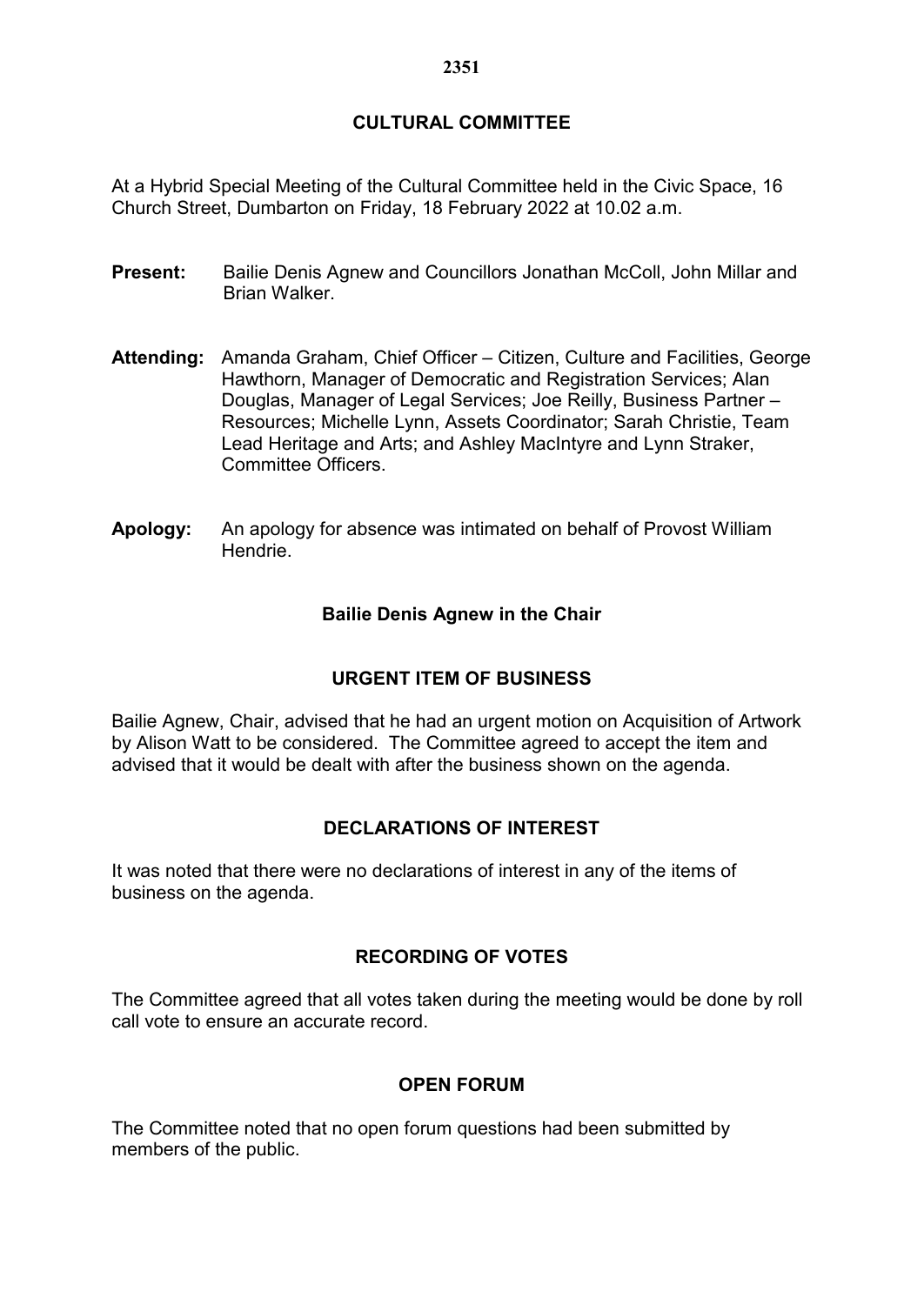## **TOWN TWINNING AND 80TH ANNIVERSARY OF THE CLYDEBANK BLITZ**

A report was submitted by the Chief Officer – Regulatory and Regeneration providing an update on Town Twinning and the 80th Anniversary of the Clydebank Blitz.

After discussion and having heard the Manager of Democratic and Registration Services in further explanation of the report and Bailie Agnew, Chair, in answer to Members' questions, the Committee agreed:-

- (1) to note that the planned trip to meet of the Mayor of Letterkenny to discuss the friendship agreement in February 2022 has been postponed and, if feasible, should now be held in March/April;
- (2) to approve the recommendations of the Clydebank Blitz Working Group as detailed in paragraph 4.5 as follows:
	- (a) that a plaque to commemorate the bombing of Dumbarton during World War II should be laid in a suitable location within the grounds of the Municipal Buildings;
	- (b) that the Council should not proceed with the proposed church service in Our Holy Redeemers Church on Sunday, 13 March 2022, in view of the news that Kilbowie/St. Andrew's Church, Clydebank, intended to hold a service, very similar to what the Council had been planning, at 2.00 p.m. on that date and had invited Bailie Agnew to speak and would also play the commemorative music 'Clydebank 41' performed by the RSNO from the CD; and
	- (c) that a presentation of the commemorative medals should not be held, but instead the medals should be sent, by courier or hand;
- (3) to approve the additional costs involved in the purchase of Tom McKendrick's book on the Clydebank Blitz;
- (4) to note that the Manager of Democratic and Registration Services would circulate a copy of the draft Programme of Cooperation between Gdynia and West Dunbartonshire, as prepared the by the Polish Consul General, to all Members of the Committee for their information; and
- (5) to note that the Committee will not proceed with the time capsule at this particular point due to timescales.

### **DENNY CIVIC THEATRE**

A report was submitted by the Chief Officer – Citizen, Culture and Facilities providing an update on Cultural Capital Fund spend to date and seeking approval for the allocation of budget to additional projects that have been identified.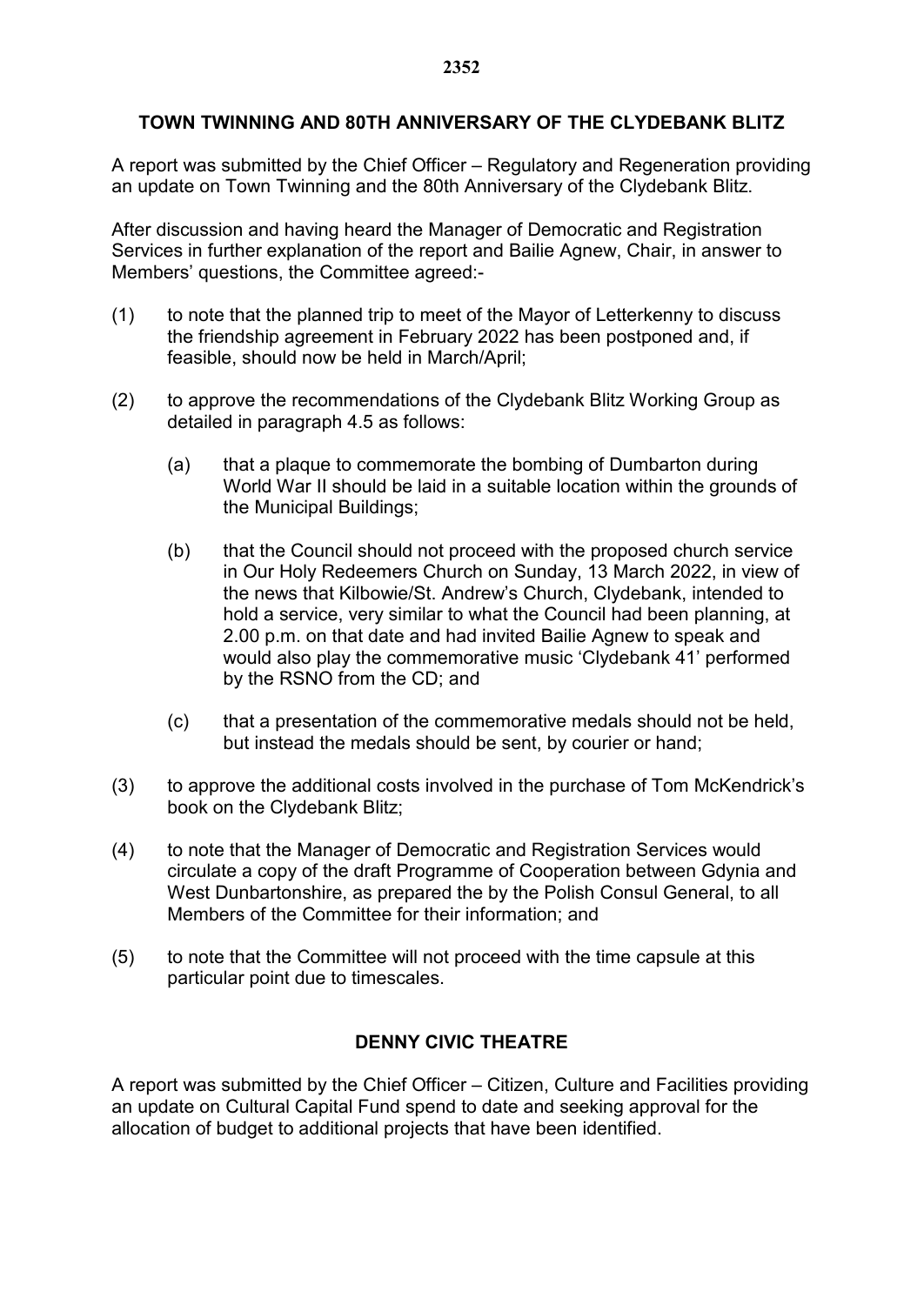After discussion and having heard the Chief Officer – Citizen, Culture and Facilities and the Assets Coordinator in further explanation of the report and in answer to Members' questions, the Committee agreed:-

- (1) to note the updates provided within the report; and
- (2) to progress the works outlined in paragraphs  $4.2$  to<sup>[1](#page-2-0)</sup> 4.6 of the report.

## **GLASGOW SCHOOL OF ART – RICHMOND STREET PROJECT**

A report was submitted by the Chief Officer – Supply, Distribution and Property advising members on discussions with the Glasgow School of Art around a proposal to develop a facility at Richmond Street in Clydebank which will provide studio space / incubator facilities and seeks approval to commit funding to the project subject to the successful negotiation of a Minute of Agreement between the Council and the Art School.

After discussion and having heard the Manager of Legal Services in further explanation of the report, the Committee agreed:-

- (1) to note the contents of the report;
- (2) to approve in principle the disposal of the facility at Richmond Street by lease to the Art School subject to the final proposal meeting the requirements for disposal of land at less that market value;
- (3) to earmark £500,000 from the Cultural Capital Fund (the Heritage Capital Fund) to the creation of studios and workspaces, subject to appropriate legal and financial due diligence and a Minute of Agreement on terms acceptable to both parties being entered into; and
- (4) that relevant officers, in consultation with the Convenor of Cultural Committee, negotiate the full terms and remit of the project with a report being submitted to a future meeting of the Committee for final approval before any of the £500,000 sum is spent.
- Note: Councillor Walker left the meeting following consideration of this item.

## **URGENT ITEM OF BUSINESS – ACQUISITION OF ARTWORK BY ALISON WATT**

It was noted that a report had been submitted to the meeting of the Cultural Committee on 17 January 2022 which provided an update on acquisitions previously approved for purchase via the West Dunbartonshire Council Scottish Art Acquisition Fund (established May 2021), future plans on this fund and recommending a series of acquisitions for approval by Committee.

<span id="page-2-0"></span> $1$  As corrected at Meeting of the West Dunbartonshire Cultural Committee on 28 March 2022